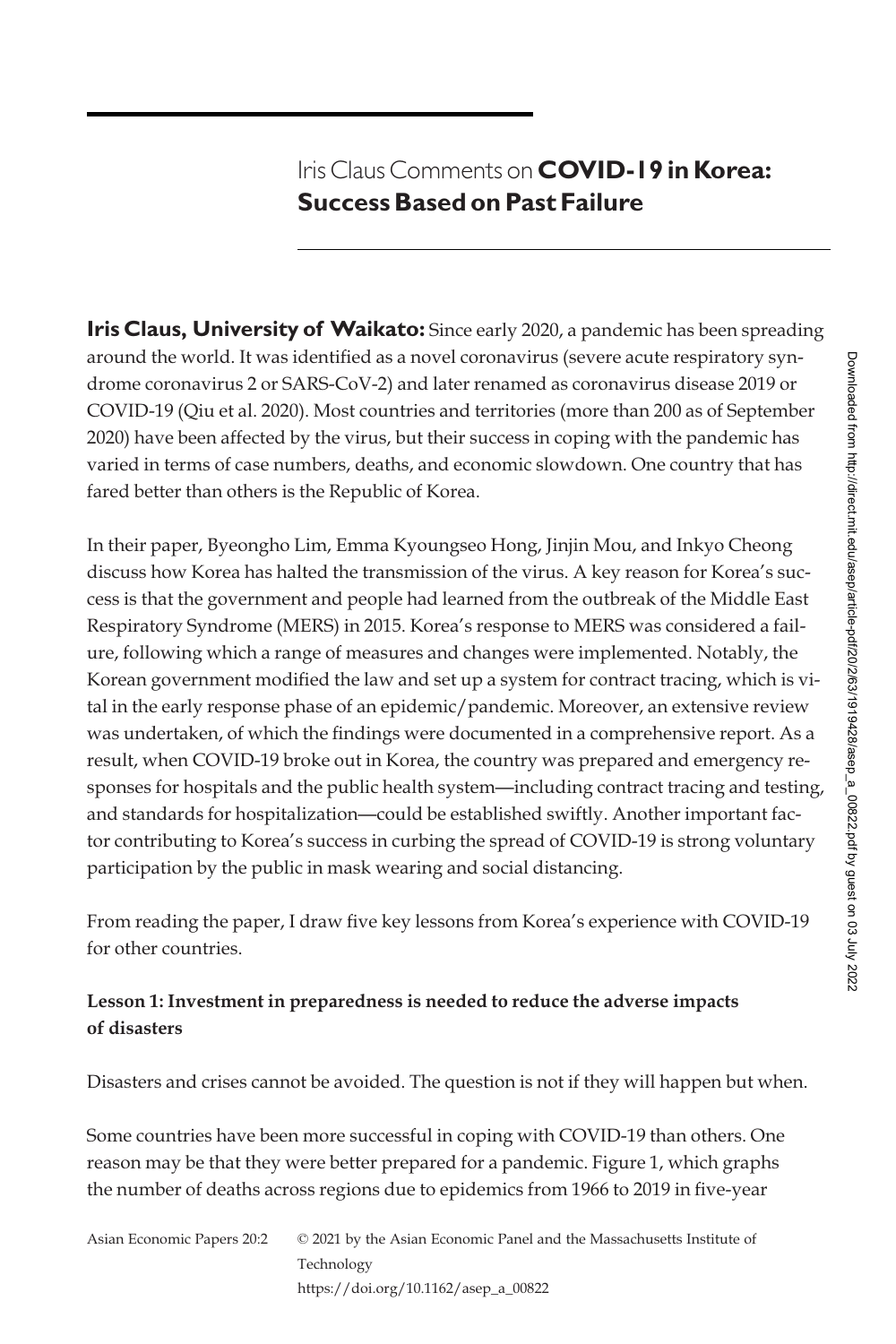#### Comments



**Figure 1. Number of deaths from epidemics**

*Source: EM-DAT, CRED / UCLouvain, Brussels, Belgium,<www.emdat.be> (D. Guha-Sapir). Note: Oceania deaths are excluded as they are too low to register on the scale.*

intervals, shows that most deaths from epidemics occurred in Africa and Asia. In contrast, for COVID-19, excluding Oceania, deaths are lowest in Africa (Figure 2). Adjusting for population size, the numbers of deaths per 10,000 people are 0.2 in Oceania, 0.3 in Africa, and 0.4 in Asia—compared to 3 and 5.3 deaths per 10,000 people in Europe and the Americas (Table 1).

## **Lesson 2: Rigorous research needs to identify the true underlying factors contributing to lower deaths**

The data in Figure 2 and Table 1 only include cases and deaths reported by the national and regional competent authorities. Countries may have fewer reported cases and deaths if they conduct fewer tests for COVID-19 than other countries. Demographics may also be a contributing factor. Age and the presence of comorbidities have been found to predict mortality (Iaccarino et al. 2020) and the relatively fewer deaths in Africa may be due to the median age in Africa being lower than the global average (Nachega et al. 2020). Geographic characteristics are another possible influence. In Oceania, the number of deaths is low partly because the majority of countries with no reported COVID-19 cases are in the Pacific. They are small, remote island economies that managed to stop the spread of COVID-19 by swiftly limiting and then imposing an outright ban on inbound flights and ships. Returning citizens and residents were only gradually allowed into countries as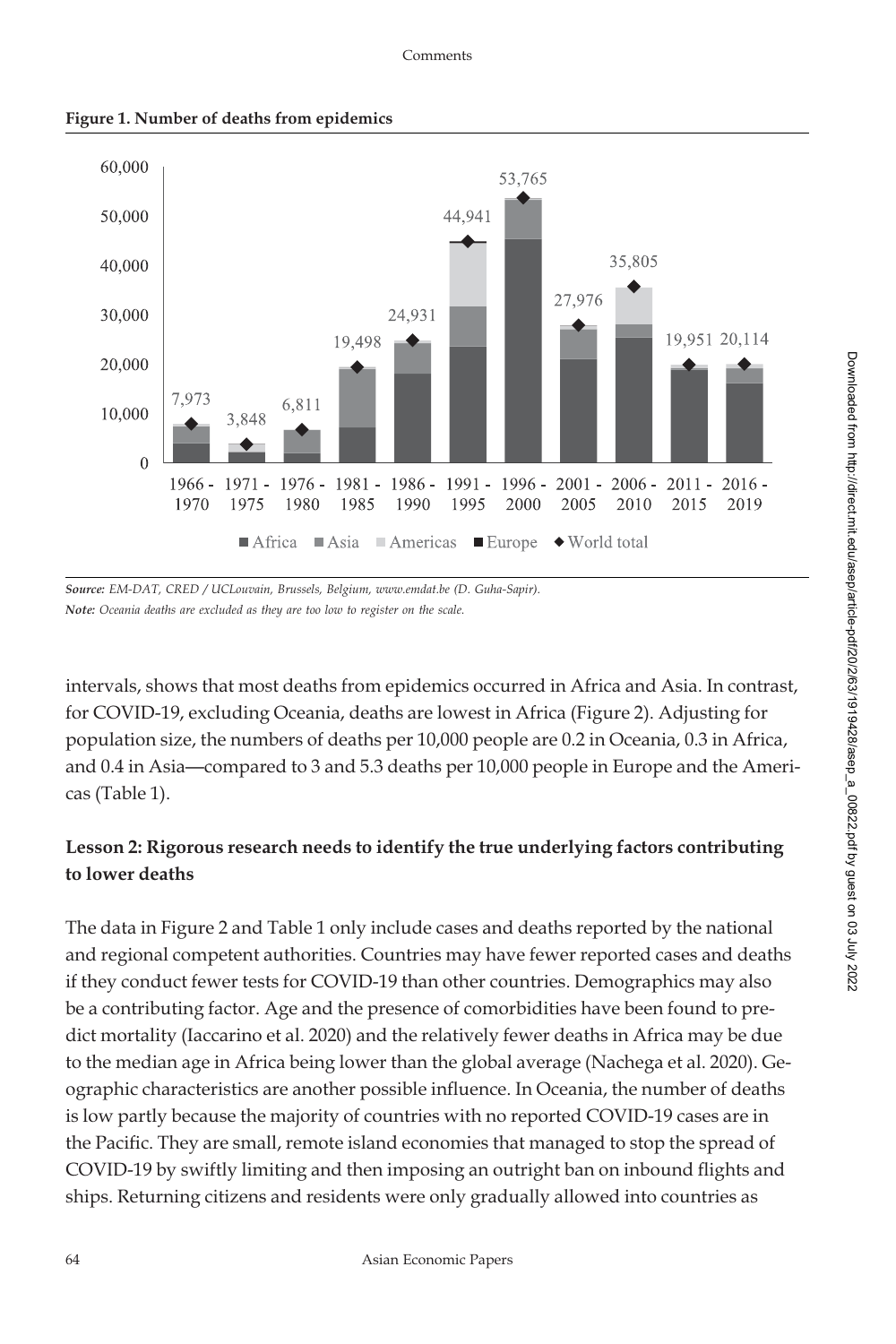



*Source: European Centre for Disease Prevention and Control, as of 23 September 2020. Note: Oceania deaths are not plotted as they are too low to register on the scale.*

quarantine facilities were set up. To identify which policy measures are most effective in reducing the transmission of COVID-19, analysis must control for exogenous factors such as geographic and population characteristics.

**Lesson 3: Countries' experiences with COVID-19 should be reviewed and evaluated by a global, inter-disciplinary research consortium and findings should be made freely available**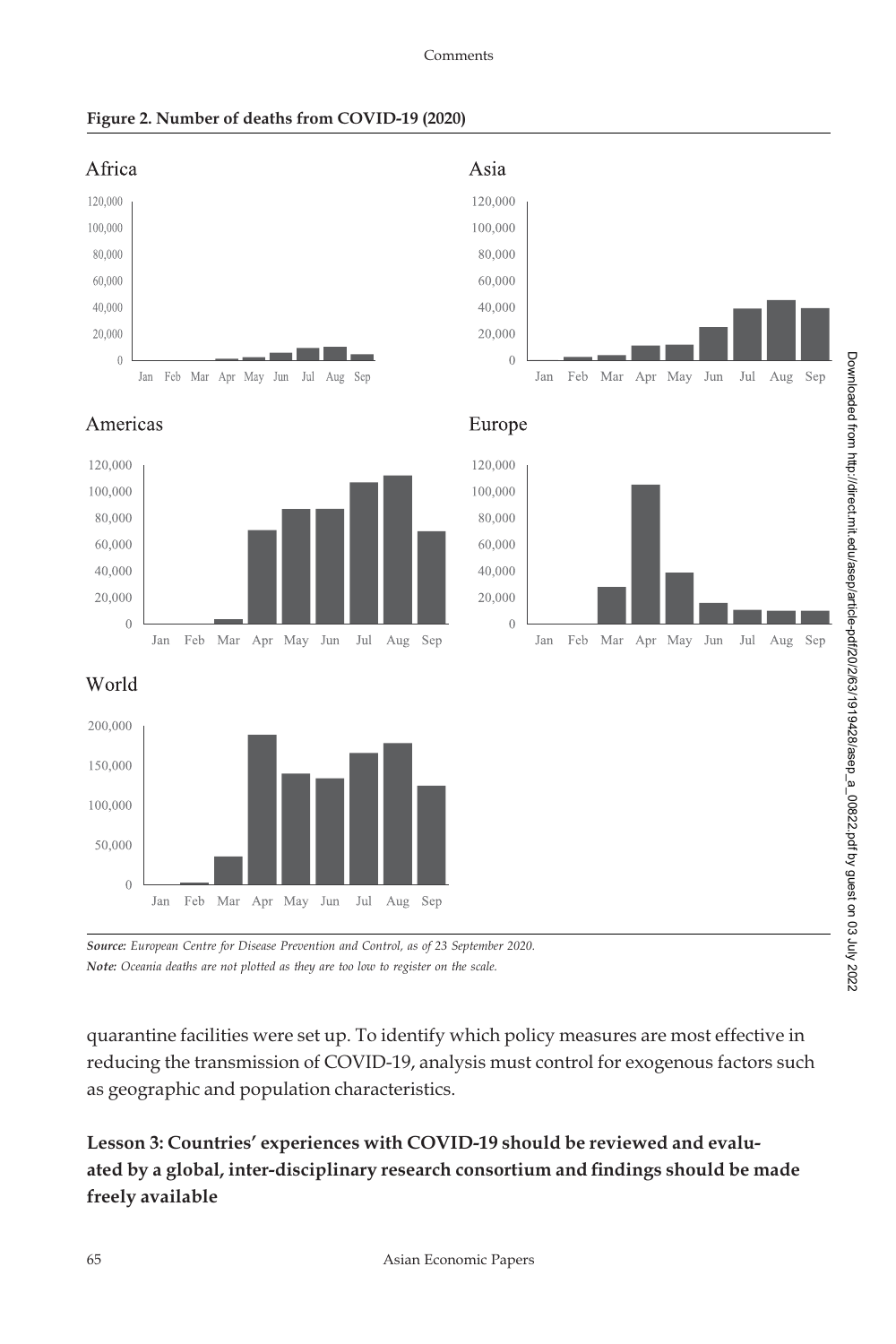|          | Deaths  | Cases      | Population    | Deaths per<br>$10,000$ people | Cases per<br>10,000 people |
|----------|---------|------------|---------------|-------------------------------|----------------------------|
| Korea    | 388     | 23.216     | 51,225,321,   | 0.1                           | 5                          |
| Asia     | 179,430 | 9,638,594  | 4,542,059,903 | 0.4                           | 21                         |
| Africa   | 34.326  | 1,421,375  | 1,306,903,030 | 0.3                           | 11                         |
| Americas | 537.929 | 15,919,539 | 1,013,601,796 | 5.3                           | 157                        |
| Europe   | 219,245 | 4,645,783  | 719,275,278   | 3.0                           | 65                         |
| Oceania  | 932     | 32.586     | 40,438,886    | 0.2                           | 8                          |
| Total    | 971.862 | 31.657.877 | 7,622,278,893 | 1.3                           | 42                         |

**Table 1. Number of COVID-19 cases and deaths adjusted for population size**

*Source: European Centre for Disease Prevention and Control, as of 23 September 2020.*

Such an inquiry may include an investigation into the origins of COVID-19 but it should not be the main focus. Preparedness for the next disaster is the objective.

The review and evaluation should be an international, interdisciplinary collaboration including economists, epidemiologists, public health experts, and social and behavioral scientists because countries' management of a pandemic has externalities in a globalized world. The virus spread because of international migration and travel. Countries that have managed to contain community transmission of COVID-19, like Korea, still remain vulnerable because of the risks of cases entering the country from abroad. A reduction in a country's COVID-19 infections benefits that country as well as all the countries its residents travel to. Moreover, fewer production shutdowns in a country not only benefit that country but all its trading partners. Some collaborations are already occurring. For example, the European Commission is coordinating a European response to the COVID-19 outbreak to reinforce public health sectors and mitigate the socioeconomic impacts of the pandemic in the European Union. Gavi is a vaccine alliance to help vaccinate children around the world. It is leading COVAX, which is "a global risk-sharing mechanism for pooled procurement and equitable distribution of eventual COVID-19 vaccines" [\(www.gavi.org/\)](www.gavi.org/). International collaborations are needed because governments do not fully consider the positive (or negative) spillovers to the rest of the world when designing policies and actions for their countries and as a result, measures to cope with COVID-19 are not socially optimal from a global perspective.

### **Lesson 4: Governments need transparent and credible policies and clear and open communications of what they seek to achieve**

Transparency and credibility enhance policy efficacy; that is, outcomes can be achieved faster and with lower costs. Moreover, transparency and clear and open communication increase accountability and public trust because they allow citizens to hold governments to account. Public trust in governments is particularly vital during times of crisis or disaster because measures that require or rely on behavioral responses by the public often need to be implemented.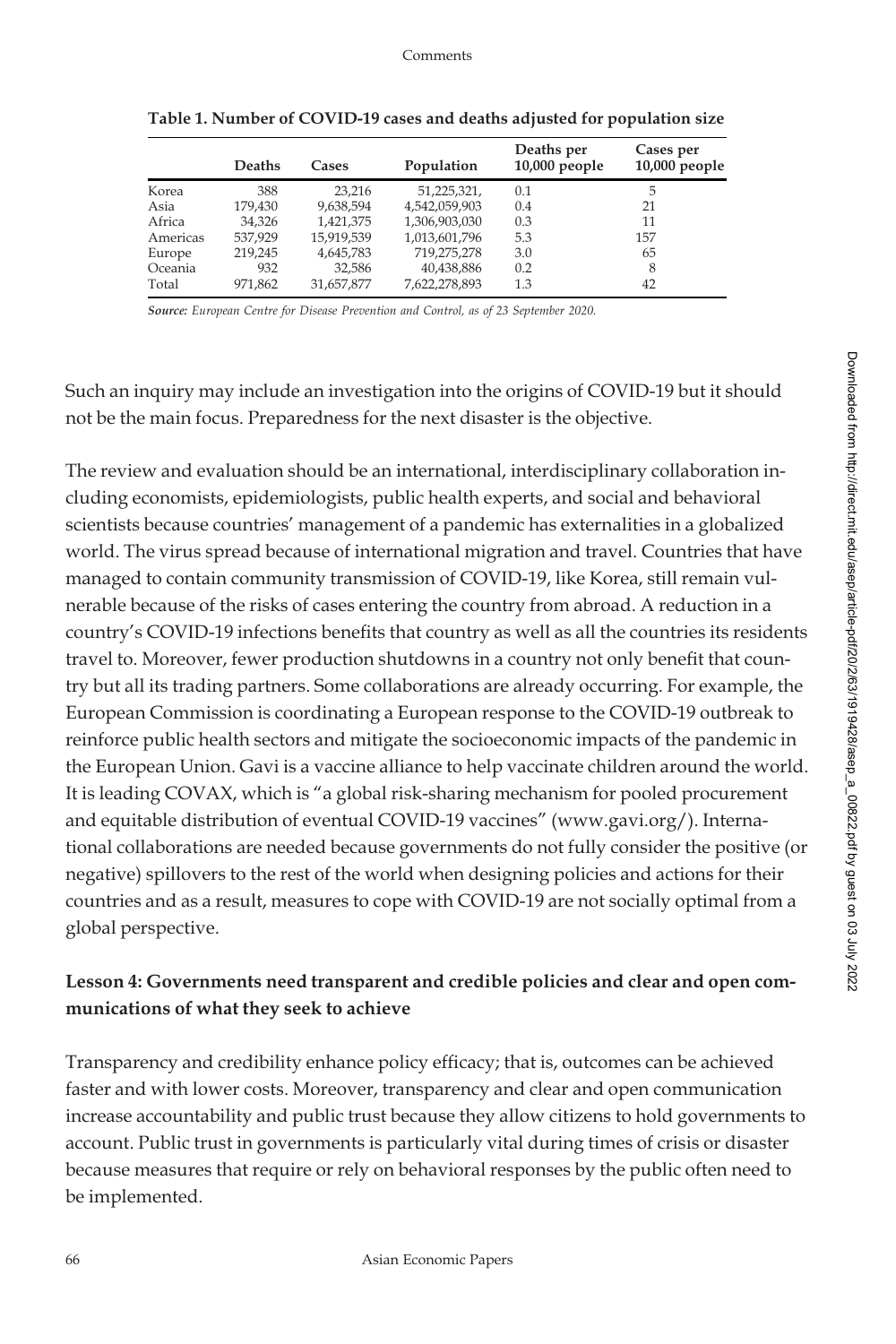#### **Lesson 5: Economic policy responses to shocks need reconsideration**

The aim of economic policy is to improve living standards that can be achieved through four channels, by:

- stabilizing economic fluctuations;
- increasing economic efficiency;
- distributing resources, wealth, and income according to what people consider fair; and
- providing a safety net, minimum protection, and security.

Following the outbreak of the pandemic, governments around the world have correctly responded with increased public spending to limit the spread of COVID-19, such as providing medical equipment and funding (research for) treatments and vaccines. Public expenditure on health improves economic efficiency, hence increases living standards and welfare because of the externalities discussed earlier—people do not consider the benefits (costs) to other people of them being healthy (ill). During epidemics/pandemics, additional public funding is warranted because the risks of people getting infected and spreading the disease increase. Moreover, governments need to invest in the development of treatments and vaccines because private companies invest less in research and development than what is socially optimal, as products can be copied and produced by other companies at a lower cost.

Countries have also responded to COVID-19 with expansionary fiscal and monetary policy to support jobs and businesses. Forecasts by the IMF of key economic variables pre- and post-onset of COVID-19 are plotted in Figure 3. They show the devastating impact that the pandemic is expected to have on countries' economies. The downturn in Korea is anticipated to be less severe than in other advanced economies because Korea has managed to slow the spread of COVID-19 without prolonged production shutdowns.

Countries implement economic tightening or stimulus measures to stabilize the macroeconomy, that is, to reduce booms and busts. Countercyclical fiscal and monetary policy is expansionary when domestic demand is anticipated to be slowing and contractionary when the economy is at risk of overheating. But COVID-19 is not a "normal" demand shock and evidence is emerging that macroeconomic stabilization in response to COVID-19 may be less effective than anticipated (e.g., Chetty et al. 2020). In fact, it may be reducing economic efficiency by directing resources to unviable firms (Banerjee and Hofmann 2020). Economic activity has declined because of national lockdowns, supply chain disruptions, and because of uncertainty—we do not know how long the pandemic will last and how it will change the structure of economies. The extent to which fiscal and monetary policy can and should be used to stabilize the economy in response to a global pandemic requires further investigation. A more appropriate and more effective policy response may be greater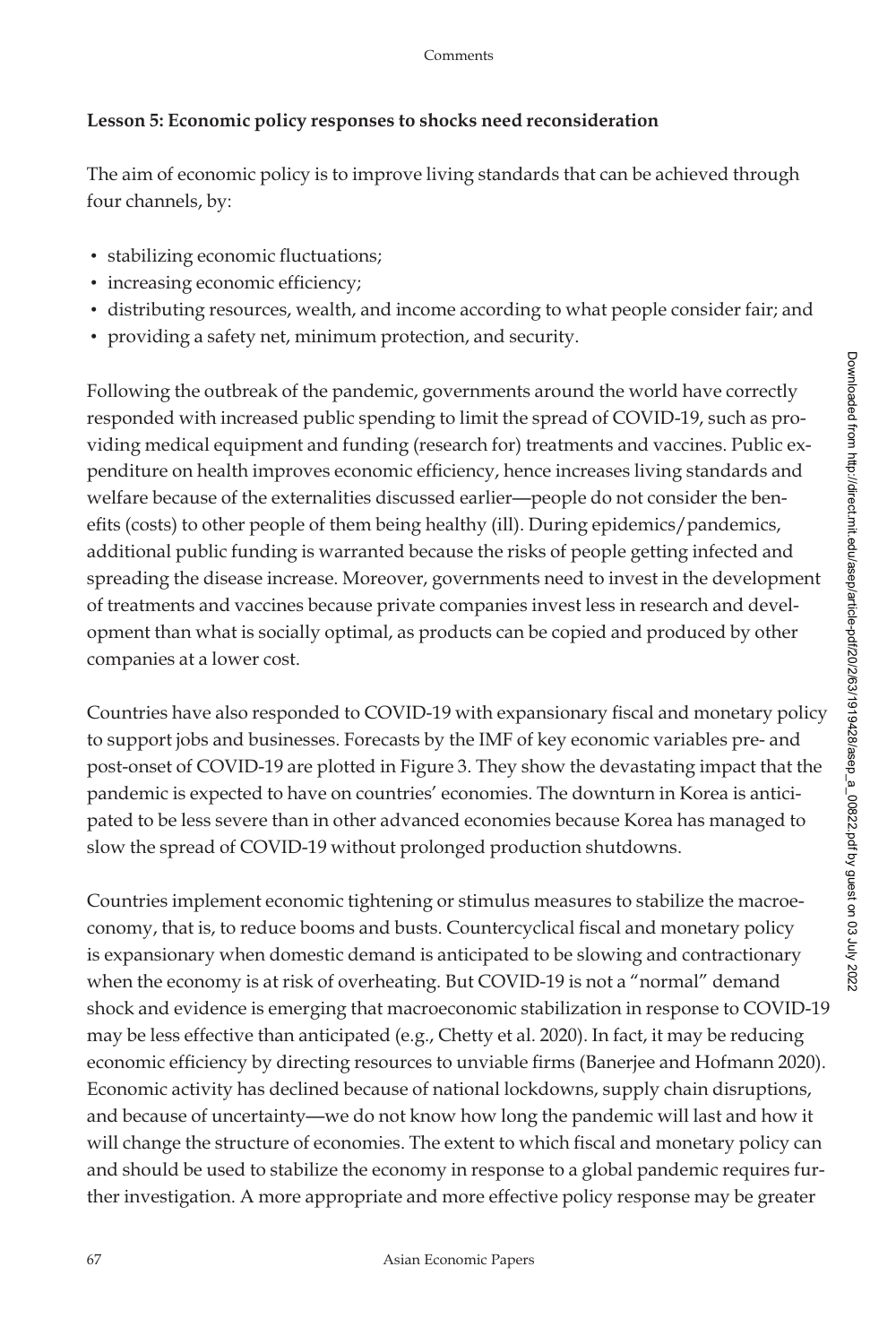Gross domestic product growth, constant prices (in percent)

#### Unemployment rate (in percent)



General government net lending / borrowing (as percent of gross domestic product)



Consumer price inflation (in percent)



Current account balance (as percent of gross domestic product)





*Source: World Economic Outlook (WEO), IMF.*